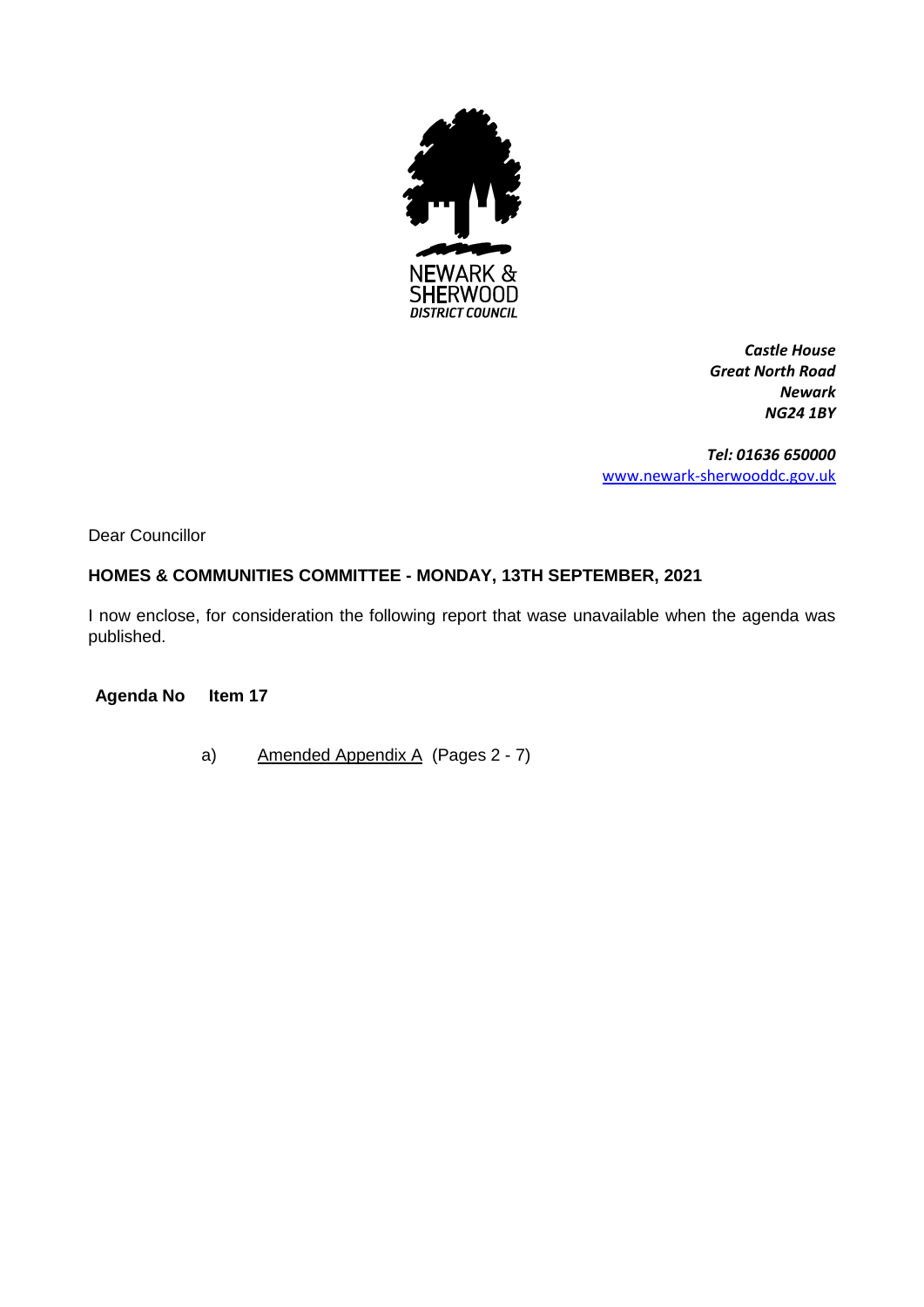Appendix A provides a summary overview of the awards received through the first two rounds of the Parish/Town Council Initiative Fund

- **Total Greener applications:** 15
- **Total Successful Greener awards:** 12 (£75,659.92)

A full breakdown of awards and applications to date are detailed below:

## **Greener March 2020**

| <b>Name</b>                              | <b>Application</b>                                                                                                                         | <b>Total Costs</b> | <b>Amount</b><br><b>Awarded/Applied</b> | <b>Progress</b>                       | <b>Additional Comments</b>                                                                                                                                                                                                                                                                                                                                                                                                  |
|------------------------------------------|--------------------------------------------------------------------------------------------------------------------------------------------|--------------------|-----------------------------------------|---------------------------------------|-----------------------------------------------------------------------------------------------------------------------------------------------------------------------------------------------------------------------------------------------------------------------------------------------------------------------------------------------------------------------------------------------------------------------------|
| <b>Blidworth Parish</b><br>Council-CSG01 | To purchase litter picking<br>equipment to be used within the<br>village.                                                                  | £448.00            | £220.00- full award                     | Project complete and<br>payment made. | April 2021- The Parish Council<br>purchased litter-picking equipment<br>(pickers, bag loops, gloves and bags)<br>which are loaned out in the<br>Community to carry out litter<br>picking. Due to Covid restrictions<br>the Parish Council have not been<br>able to organise any events, but<br>volunteers in the village have<br>arranged to litter pick and the Parish<br>Council have collected the bagged-<br>up litter. |
| <b>Edingley Parish</b><br>Council-CSG02  | Providing a car park will help to<br>reduce the levels of on street<br>parking near our busy village hall,<br>thereby reducing congestion. | £16,056.00         | £9,403.00 - declined                    | n/a                                   | n/a                                                                                                                                                                                                                                                                                                                                                                                                                         |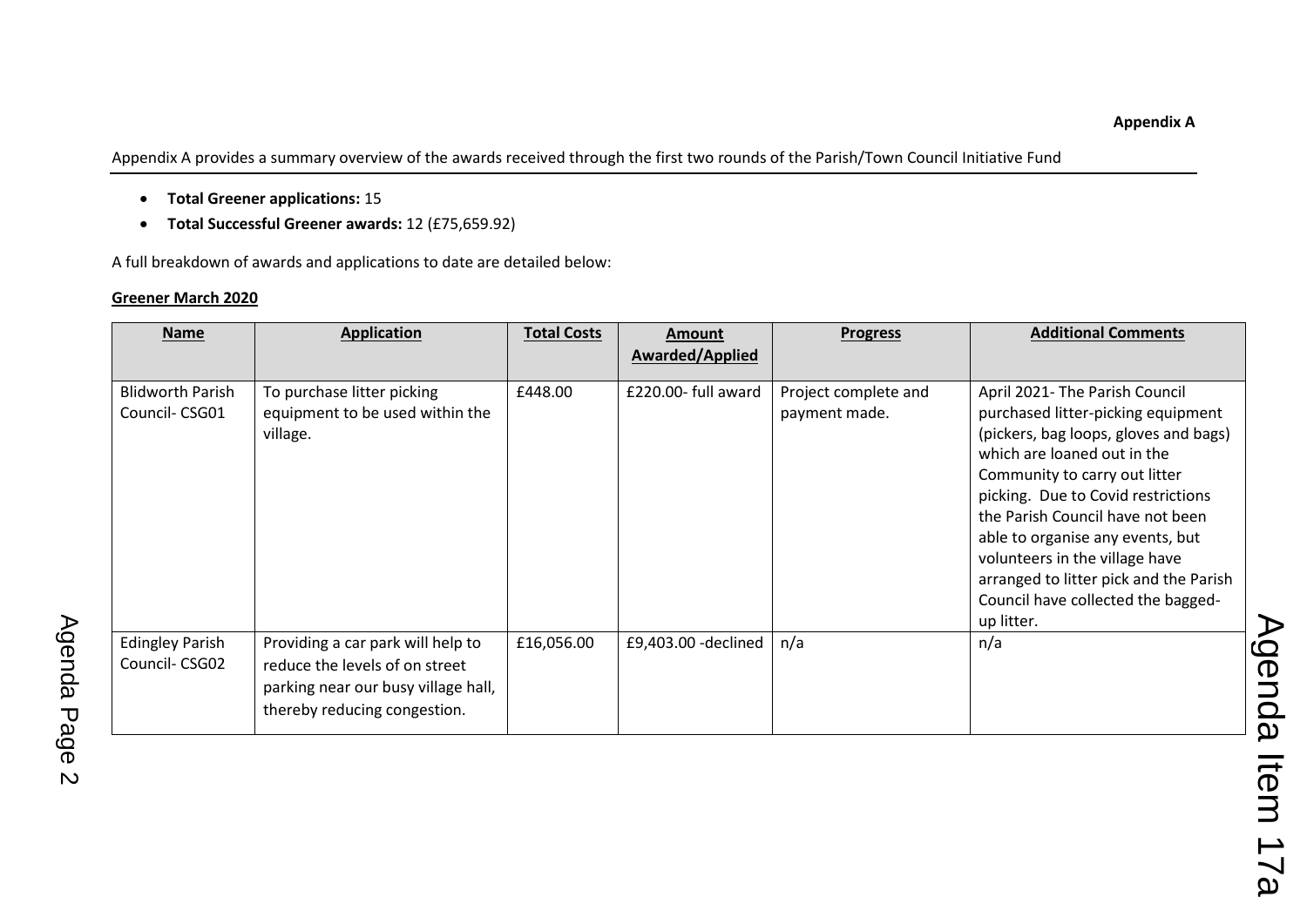| Edwinstowe      | To install a 30.36kWp Solar PV       | £69,000.00 | £20,000.00- full    | Project delayed due to | No further update provided at this             |
|-----------------|--------------------------------------|------------|---------------------|------------------------|------------------------------------------------|
| Parish Council- | System with a 49kWh Lithium          |            | award               | Covid.                 | time.                                          |
| CSG03           | Battery Storage System and a         |            |                     |                        |                                                |
|                 | 1000l Hot Water System heated        |            |                     | Not yet paid.          |                                                |
|                 | purely by Solar PV to the pitched    |            |                     |                        |                                                |
|                 | roof of the sports pavilion at       |            |                     |                        |                                                |
|                 | Sherwood Fields, Edwinstowe.         |            |                     |                        |                                                |
| Kings Clipstone | To improve the facilities at the     | £17,930.00 | £9,431.79- declined | n/a                    | n/a                                            |
| Parish Council- | community asset the "Village         |            |                     |                        |                                                |
| CSG04           | Shed", including more permanent      |            |                     |                        |                                                |
|                 | facilities, a kitchen and an         |            |                     |                        |                                                |
|                 | additional shed to accommodate       |            |                     |                        |                                                |
|                 | toilet facilities are essential.     |            |                     |                        |                                                |
| South Clifton   | To establish a Refill Station at     | £716.44    | £266.44- full award | Payment made and       | August 2021- The grant we received             |
| Parish Council- | South Clifton's Sports Pavilion as   |            |                     | project complete.      | allowed us to complete our initial             |
| CSG05           | part of an initiative to reduce      |            |                     |                        | purchase of stock for the refill               |
|                 | consumption of domestic single-      |            |                     |                        | station. Since opening on 4 <sup>th</sup> July |
|                 | use plastic. The Refill Station will |            |                     |                        | 2020, many of the community locally            |
|                 | allow villagers in South and North   |            |                     |                        | and further afield have visited on our         |
|                 | Clifton and adjacent communities     |            |                     |                        | Saturday morning opening. We                   |
|                 | to purchase environmentally-         |            |                     |                        | managed an appointment-based                   |
|                 | friendly household and personal      |            |                     |                        | system during lockdown and since               |
|                 | care products which are cruelty-     |            |                     |                        | things have opened up more, have               |
|                 | free, plastic-free and organic that  |            |                     |                        | welcomed many new customers. We                |
|                 | can be decanted directly into        |            |                     |                        | have trebled our stock and the range           |
|                 | their own containers                 |            |                     |                        | of items we sell which has been very           |
|                 |                                      |            |                     |                        |                                                |
|                 |                                      |            |                     |                        | well received.                                 |
|                 |                                      |            |                     |                        | We now run a café, at the same                 |
|                 |                                      |            |                     |                        | time, to welcome the local                     |
|                 |                                      |            |                     |                        | community and again our volunteers             |
|                 |                                      |            |                     |                        | make cakes and staff the café and              |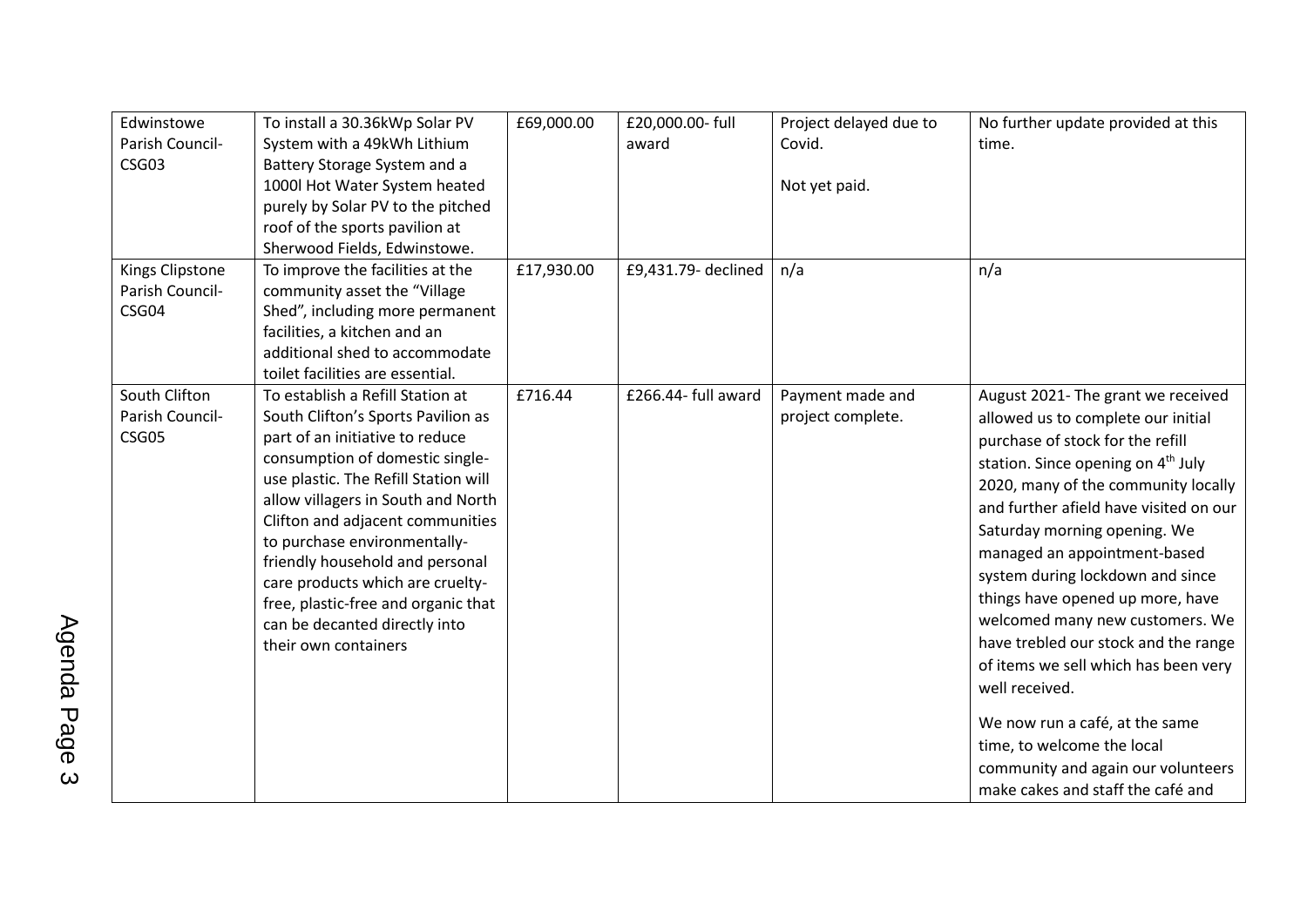|                                             |                                                                                                                                                                                                       |           |                   |                                       | refill station, usually once every few<br>weeks although some like to be<br>involved more often.<br>The whole venture is on a non-profit<br>basis, so all profits are either used to<br>buy new stock or enhance our<br>environment. We have made<br>donations to local charities too.                                                                                                                                                                    |
|---------------------------------------------|-------------------------------------------------------------------------------------------------------------------------------------------------------------------------------------------------------|-----------|-------------------|---------------------------------------|-----------------------------------------------------------------------------------------------------------------------------------------------------------------------------------------------------------------------------------------------------------------------------------------------------------------------------------------------------------------------------------------------------------------------------------------------------------|
| South Muskham<br>& Little Carlton-<br>CSG06 | To install 24 solar panels on the<br>village hall roof to generate<br>renewable energy. This will<br>increase the energy efficiency of<br>the building and reduce the<br>reliance on importing power. | £7,990.80 | £3,900-full award | Payment made and<br>project complete. | May 2021- total Co2 emissions saved<br>since August 2020 are 1,196.97,<br>equivalent to 53.88 trees.<br>The system is certainly working well<br>for the environment but the on site<br>savings are disappointing. We had<br>expected 50% local use. This has not<br>happened because the hall has been<br>unoccupied for most of the time and<br>the pattern of occupancy will always<br>mean that frequently nobody is<br>there when the sun is shining. |

## **Greener October 2020**

| <b>Name</b>                               | <b>Application</b>                                                                                                                     | <b>Total Costs</b> | <b>Amount</b>            | <b>Progress</b>                           | <b>Additional Comments</b>                       |
|-------------------------------------------|----------------------------------------------------------------------------------------------------------------------------------------|--------------------|--------------------------|-------------------------------------------|--------------------------------------------------|
|                                           |                                                                                                                                        |                    | <b>Awarded/Applied</b>   |                                           |                                                  |
| <b>Bilsthorpe Parish</b><br>Council-CSG08 | A total renovation of the village<br>hall including a sympathetic<br>renovation to maintain the<br>overall history of the building and | £18,347.30         | £7,396.15- full<br>award | Not yet started project.<br>Not yet paid. | July 2021-Works will commence<br>September 2021. |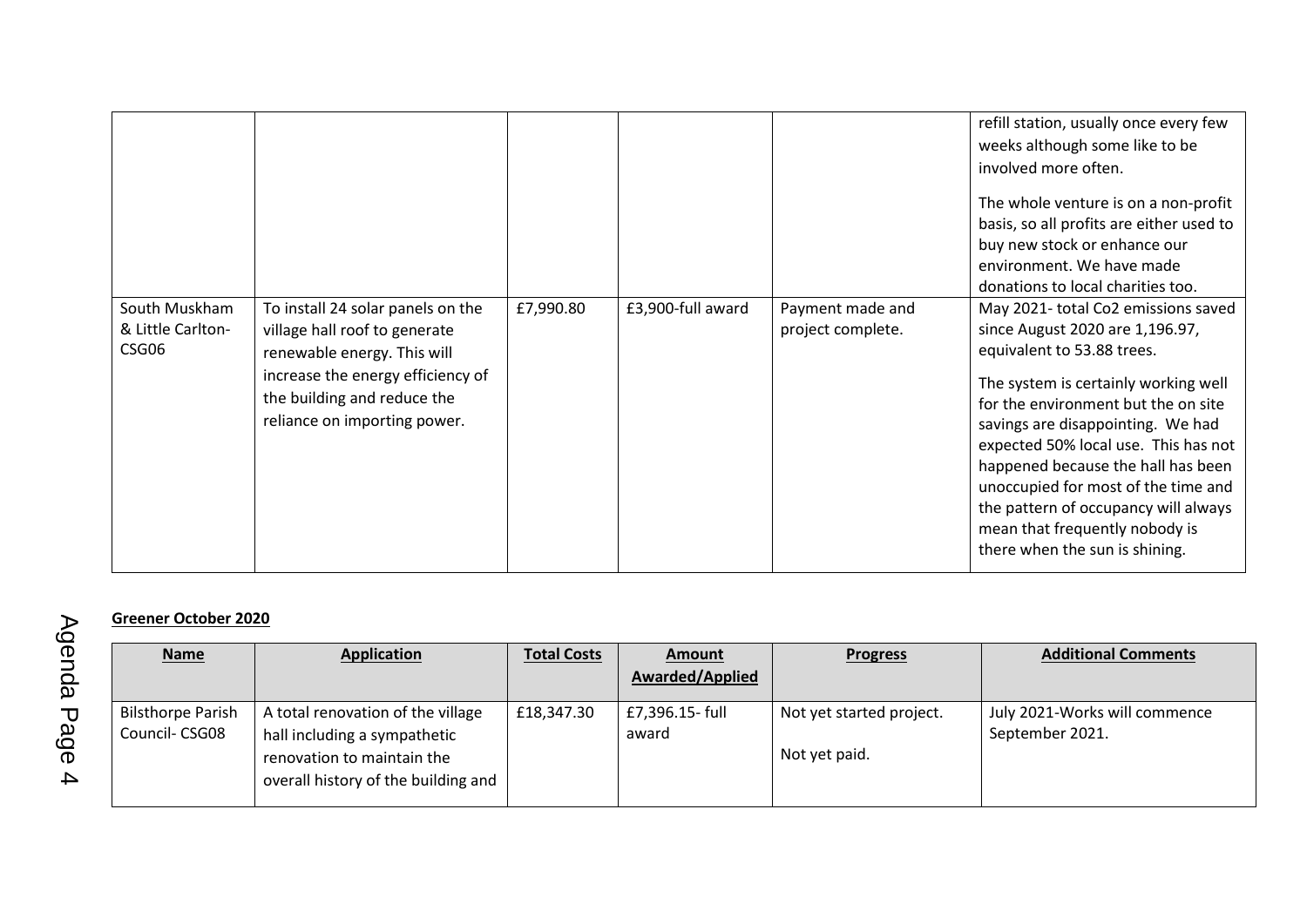|                                          | to make it a useable and<br>accessible community asset,<br>using "greener" materials and<br>equipment where possible to<br>achieve a sustainable, well used<br>facility for the residents of<br>Bilsthorpe.                                                                                                                                        |            |                             |                                                                                |                                                                                                                                                                  |
|------------------------------------------|----------------------------------------------------------------------------------------------------------------------------------------------------------------------------------------------------------------------------------------------------------------------------------------------------------------------------------------------------|------------|-----------------------------|--------------------------------------------------------------------------------|------------------------------------------------------------------------------------------------------------------------------------------------------------------|
| <b>Caunton Parish</b><br>Council-CSG09   | To provide a green-house for all<br>the allotment holders to use so<br>that they can continue to offer<br>free fruit and veg throughout the<br>year.                                                                                                                                                                                               | £2,000.00  | £1,000.00- full<br>award    | Not yet paid.                                                                  | August 2021-groundwork for<br>greenhouse has started, project is<br>underway but not yet complete.                                                               |
| <b>Clipstone Parish</b><br>Council-CSG10 | To carry out a number of greener<br>development works at the<br><b>Clipstone Minors Welfare</b><br>Institute including LED lights and<br>central heating improvements.                                                                                                                                                                             | £48,792.00 | £20,000.00- full<br>award   | Works currently being<br>undertaken not yet<br>completed.<br>Payment complete. | Update requested from Parish,<br>awaiting response.                                                                                                              |
| <b>Farndon Parish</b><br>Council-CSG11   | The project seeks to extend the<br>area at Farndon Ponds covered<br>by the litter round into the larger<br>outlying areas of the parish, that<br>also suffers with fly tipping. It<br>also seeks to clear areas within<br>the ponds to encourage and<br>attract more wildlife and to make<br>changes to the flow of water to<br>aid bio-diversity. | £17,690.00 | £8,000.00- partial<br>award | Project delayed.<br>Not yet paid.                                              | August 2021- Unable to start the<br>greener initiative yet due to the<br>height of the water and bird-nesting<br>season. Will commence end of<br>September time. |
| <b>Kirton Parish</b><br>Council-CSG12    | To purchase of 2 new and much<br>larger dog waste bins for the                                                                                                                                                                                                                                                                                     | £1,539.86  | £61.99- partial<br>award    | Project complete and<br>payment made.                                          | August 2021- The bee garden has<br>been planted with wild flower seeds                                                                                           |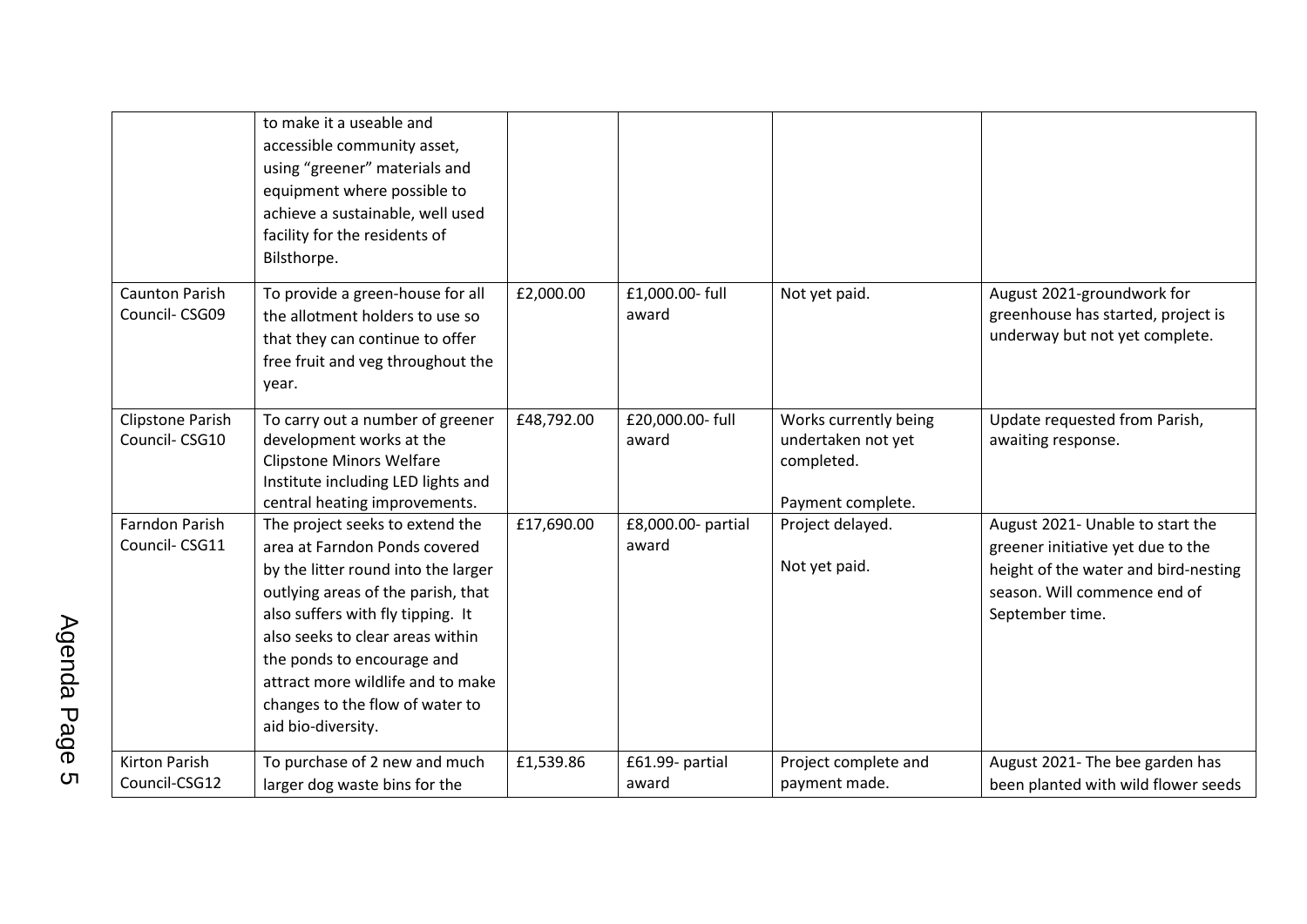|                                           | village to replace the smaller<br>ones which are no longer fit for<br>purpose and 2 new,<br>weatherproof seats for the<br>playing field, this will encourage<br>even more use of this facility if<br>people have a decent place to sit.<br>To also purchase bulbs and<br>willow panels for the proposed<br>bee garden at Kirton playing field. |            |                          |                                                         | and local residents have contributed<br>logs, bee houses, planters and even<br>a bird feeder for the area.<br>The flower seeds took really well and<br>have provided an excellent habitat<br>for lots of insects throughout the<br>summer and made a focal point of<br>an otherwise unused and unloved<br>corner of our Playing Field.<br>It has also brought the community<br>together in making and donating<br>items for this area. |
|-------------------------------------------|------------------------------------------------------------------------------------------------------------------------------------------------------------------------------------------------------------------------------------------------------------------------------------------------------------------------------------------------|------------|--------------------------|---------------------------------------------------------|----------------------------------------------------------------------------------------------------------------------------------------------------------------------------------------------------------------------------------------------------------------------------------------------------------------------------------------------------------------------------------------------------------------------------------------|
| Lowdham Parish<br>Council-CSG13           | The Parish council wishes to<br>replace the surface of the existing<br>multi-use games area. The<br>proposed replacement is with a<br>synthetic grass in order to widen<br>the usage and to enable full use<br>in the winter months when the<br>field grassed facilities are unfit for<br>use, particularly by footballers.                    | £35,000.00 | £17,500-declined         | n/a                                                     | n/a                                                                                                                                                                                                                                                                                                                                                                                                                                    |
| North Muskham<br>Parish Council-<br>CSG14 | The Parish Council has acquired<br>4400 sq metres of land as part of<br>a section 106 agreement<br>attached to the recent<br>development of affordable<br>housing by NCHA on Main Street<br>North Muskham behind Gilberts<br>Field. The land will be used for                                                                                  | £13,534.00 | £6,765.00- full<br>award | Not yet paid.<br>Project complete and open<br>day held. | Update requested from Parish,<br>awaiting response.                                                                                                                                                                                                                                                                                                                                                                                    |